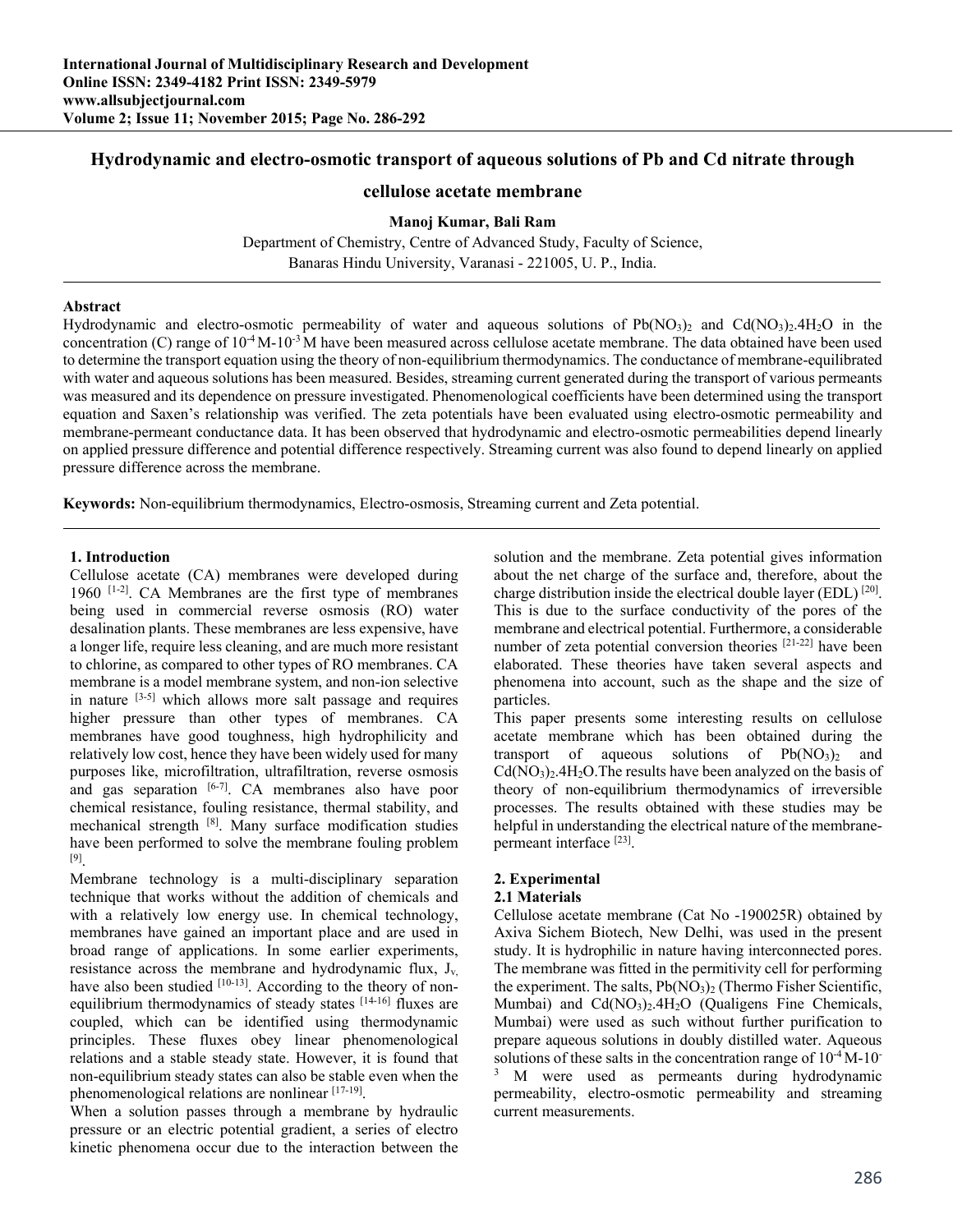## **2.2 Scanning electron microscopic (SEM) analysis of the membrane**

The microstructure of membrane was observed using scanning electron microscope (Model - QUANTA 200 F) before performing the experiment. Images of CA membrane were taken at different magnification range as shown in Figures 1 (a, b and c), for viewing the surface morphology and distribution of pore size in the membrane.

## **2.3 Measurement of hydrodynamic permeabilities**

For the measurements of hydrodynamic permeabilities, an experimental setup, already described by many workers  $[23-27]$ was used. The experimental cell was filled with the liquid under investigation, and left as such for 10-12 hours for equilibration before use. For maintaining the equilibrium, the cell was subsequently filled with a degassed fresh solution to confirm that the concentration of the experimental solution remained the same on both sides of the membrane. The volume flux across membrane under various pressure differences was measured by monitoring the movement of liquid-air meniscus in horizontally placed graduated capillary tube with a cross sectional area of  $7.86 \times 10^{-3}$  cm<sup>2</sup>. The values of transport coefficients  $(L_{11}/T)$  determined from the data on permeability measurement are recorded in the Tables 1-2.

### **2.4 Measurement of electro-osmotic permeabilities**

For measuring of electro-osmotic permeabilities, Pt-electrodes were fitted in the experimental cell in such a way as to touch the membrane from both the sides. Potential differences in the range of 10-50 V were applied across the membrane through these electrodes with the help of an electronically operated power supply (Medox-Bio, Power Supply 300 Advanced). The volumetric flux was measured by following the rate of displacement of the liquid-air meniscus in a horizontally placed graduated capillary tube with a cross sectional area of 7.86  $\times$ 10<sup>-3</sup> cm<sup>2</sup>. The values of electro-osmotic transport coefficients  $(L_{12}/T)$  determined from the permeability measurement data are recorded in Tables 1-2. All experiments were carried out in air thermostat maintained at 30  $\pm$  0.5 °C.

## **2.5 Measurement of Streaming current**

Streaming current generated during the transport of permeants by application of various pressure differences on the two sides of the membrane were measured with a Digital Picoammeter (Model PM-100, Raman Scientific Instruments, Roorkee, India) by the technique described elsewhere  $[25]$ . The streaming current at lower pressure could not be measured correctly due to less sensitivity of the instruments. The values of electroosmotic transport coefficients  $(L_{21}/T)$  determined from the streaming current measurement data are recorded in Tables 1- 2.

#### **2.6 Measurement of membrane conductance**

The conductivity of membrane equilibrated with permeants  $(L_{22}/T)$  and specific conductance  $(\chi)$  of permeants were measured with the help of conductivity meter (Systronics-304, cell constant  $1 \pm 0.1$ ). The values of membrane conductance and specific conductance were found to be in increasing order due to increasing concentrations of the solution and are recorded in the Tables 1-2.

#### **2.7 Determination of viscosity of permeants**

Ostwald viscometer was used for determining the viscosity (*η*) of each solution. The time required for flow of a given volume of solution in between two marks was noted. The following formula [28] has been used for the evaluation of viscosity for all the permeants.

$$
\eta_1 = \eta_2 \times \frac{t_1 d_1}{t_2 d_2}
$$

Where,  $\eta_1$  is viscosity of aqueous solutions and  $\eta_2$  is viscosity of conductivity water.

 $t_1$  is time of flow of aqueous solutions and  $t_2$  is time of flow of conductivity water.

 $d_1$  is density of aqueous solutions and  $d_2$  is density of conductivity water.

An increase in viscosity was obtained with increase in the concentration of solutions due to the resistance in flow. The values of viscosity are recorded in the Tables 1-2.

## **3. Results and Discussion**

Non-equilibrium thermodynamic theory [29] shows that volume flux, Jv, and electrical current, I, under the simultaneous action of pressure difference (∆P) and electrical potential difference (∆ϕ) are given by:

$$
J_{\nu} = \frac{L_{11}}{T} (\Delta P) + \frac{L_{12}}{T} (\Delta \phi)
$$
 (1)

$$
I = \frac{L_{21}}{T} (\Delta P) + \frac{L_{22}}{T} (\Delta \phi)
$$
 (2)

Where, I is the flow of electricity and the quantities  $L_{mn}$  (m, n  $= 1, 2$ ) are called the phenomenological coefficients. When,  $\Delta \phi = 0$ , Eq. (1) reduces to

$$
(J_v)_{\Delta\phi=0} = \frac{L_{11}}{T} (\Delta P) \tag{3}
$$

Hydrodynamic volume flux,  $J_v$ , was found to show a linear dependence on the applied pressure difference, ∆P. The plots of (Jv)∆ϕ *=* 0 against ∆P as shown in Figures 2-3 are straight lines. When,  $\Delta P = 0$ , Eq. (1) reduces to

$$
(4)
$$
\n
$$
(4)
$$

The electro-osmotic volume flux  $(J_v)_{\Delta P} = 0$  against  $\Delta \phi$  plots are also found linear and shown in Figures 4-5.

The values of phenomenological coefficients  $(L_{11}/T)$  and  $(L_{12}/T)$ , obtained from the slope of linear plots of  $(J_v)_{\Delta\phi=0}$  vs.  $\Delta P$  and  $(J_v)_{\Delta P} = 0$  vs.  $\Delta \phi$  respectively, are recorded in Tables 1-2.

When,  $\Delta \phi = 0$ ; Eq. (2) gives

$$
(I)_{\Delta\phi=0} = \frac{L_{21}}{T} (\Delta P) \tag{5}
$$

Where  $(I)_{\Delta\phi=0}$  is streaming current.

The plots of  $(I)_{\Delta\phi} = 0$  against  $\Delta P$  as shown in Figures 6-7 are straight lines, with slopes of giving the values of phenomenological coefficient  $(L_{21}/T)$ . These values are recorded in Tables1-2.

Following the theory of Overbeek [30] for the flow of liquid through single capillary; we have,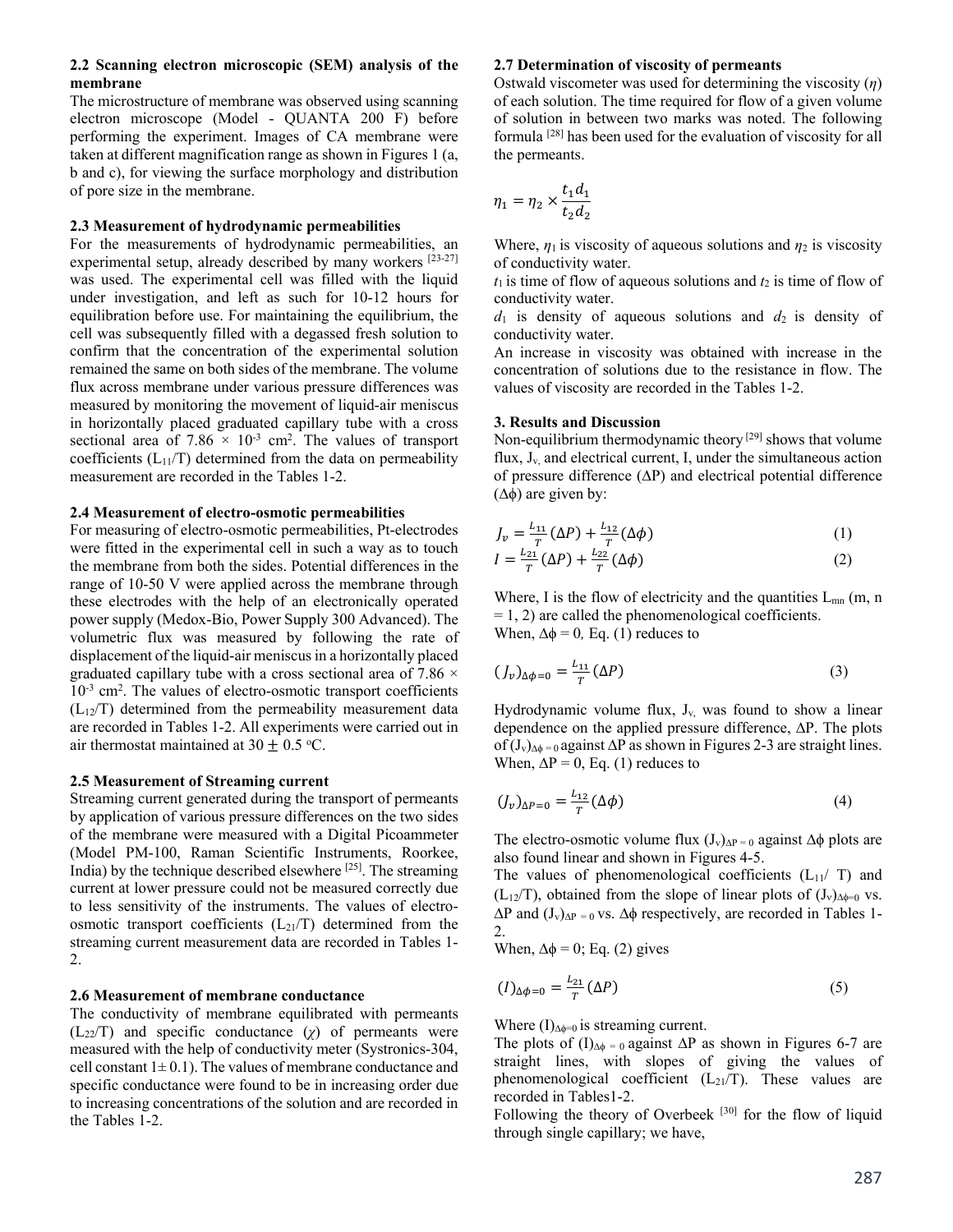$$
\frac{L_{11}}{T} = \frac{\pi r^4}{8\eta \ell} \tag{6}
$$

$$
\frac{L_{12}}{T} = \frac{\epsilon r^2 \xi}{4\eta \ell} \tag{7}
$$

$$
\frac{L_{22}}{T} = \frac{\pi r^2 \chi}{\ell} \tag{8}
$$

If the flow occurs through a membrane which consists of parallel array of *n* capillaries, the right hand side of above equation would increase *n* times. Therefore,

$$
\frac{L_{11}}{T} = \frac{n\pi r^4}{8\eta \ell} \tag{9}
$$

$$
\frac{L_{12}}{T} = \frac{n\epsilon r^2 \xi}{4\eta \ell} \tag{10}
$$

$$
\frac{L_{22}}{T} = \frac{n\pi r^2 \chi}{\ell} \tag{11}
$$

An observation of the tables reveals that the values of  $L_{11}/T$ decreases with increase in the concentration of permeants which may be attributed to increase in viscosity of permeants. Observation of Tables 1-2, reveals that the values of  $L_{22}/T$  i.e. conductance of membrane-equilibrated with permeants are found in increasing order with increase in the concentration of the permeants for all salts. These results are commensurate with the conductance values of the respective solutions. The dependence of  $L_{22}/T$  on the concentration of electrolyte solution was found to be in the following sequence  $Cd(NO<sub>3</sub>)<sub>2</sub>.4H<sub>2</sub>O > Pb(NO<sub>3</sub>)<sub>2</sub> > H<sub>2</sub>O.$ 

Measurement on conductance of membrane-equilibrated with permeants is useful to get insight into the electro-kinetic properties of the membrane porous bodies<sup>[31]</sup> which depend on the pore size and the zeta potential of the membrane. The electrical conductivity inside the membrane may be higher than the bulk conductivity  $[32]$ , these effects happen due to high salt concentrations.

In this experiment a non-ion selective CA membrane was used. During electro-osmotic flux measurements, it has been observed that flow of permeants occurred from the positive electrode to the negative electrode. This may happen due to, the electrical potential generated at the membrane-permeant interface as a result of the adsorption of hydrated anions on the membrane surface due to hydrogen bonding with first layer of water on the membrane surface constituting Inner Helmholtz Plane (I.H.P.) and the diffused part of the double layer of the solutions constituting Outer Helmholtz Plane (O.H.P.) [33-34] contains excess of cations as shown in Figure 8. On application of electrical potential gradient, these cations flow from positive electrode to negative electrode i.e. from anode to cathode.

Examination of Tables 1-2 reveals that the values of  $L_{12}/T$ (obtained from electro-osmotic transport equation) and  $L_{21}/T$ (obtained from streaming current measurement) are nearly equal i.e.  $L_{12}/T \approx L_{21}/T$ ; thereby indicating the validity of Saxen's relationship.

#### **3.1 Morphological studies of CA membrane**

The microstructure of the CA membrane was characterized by Scanning Electron Microscopic (SEM) technique. Membrane was snapped in different magnification range (Model -

QUANTA 200 F). From the Figures 1 (a, b and c), it becomes clear that at low magnification, the membrane shows very small pore, granule like structure and at high magnification it shows macro pores having different pore sizes as shown in the image. In general, it is thought that morphology of the membrane having granular structure contributes to the sudden increase of solute permeability. Higher porosity of CA membranes was also responsible for the enhanced permeability property. The images were taken with sputtering carbon for producing more electrical conductivity for the determination of morphology of the membranes. To attain high performance of the membrane for specific applications, the morphological structures of the membranes may be manipulated.

### **3.2 Determination of zeta potential**

Generally the zeta potentials of the membranes are supposed to represent the chemical nature of the membrane materials, which is fundamental feature and provides useful information about the electrical charge at solid-liquid surface. Evaluation of zeta potential of membranes is particularly attractive because this quantity is correlated with the mechanism of rejection of charged solutes [35]. In various solutions, electrical nature of the membrane-interfaces can be expressed in terms of zeta potential, which is estimated by combining the electroosmotic flux coefficient  $(L_{12}/T)$  with the membrane-permeants conductance  $(L_{22}/T)$ .

Zeta potentials from electro-osmotic measurements ( $\zeta_{e.o.}$ ) were estimated from following equation [23, 33-34].

$$
\zeta_{e.o.} = \frac{4\pi\eta\chi(L_{12}/T)}{\epsilon(L_{22}/T)} \times 9 \times 10^4 \text{ V}
$$
 (12)

Where  $\epsilon$  is the dielectric constant of the medium used, i.e. water. The values of zeta potentials estimated in this way are recorded in Tables, 1-2. The data for zeta potential obtained from the study on membrane indicate that it increases with increasing concentration for both Lead and Cadmium nitrate solutions which may be attributed to the increase in the thickness of the electrical double layer. The differences in the behavior of zeta potential in all the salts can be explained on the basis of an altered structure of water [36] which is likely to affect the electro-osmotic behavior marginally.

#### **4. Conclusion**

Sorption takes place in the membrane matrix due to accumulation of electrolyte ions in membranes. This sorption depends on fixed charge groups and is responsible for the performance of the membrane  $\left[37\right]$ . Thermodynamic theory of irreversible processes confirms the validity of the linear phenomenological relations, and zeta potential values indicate the existence of electrical charge on membrane surface which also gives the information about the net charge on the surface as well as the charge distribution inside the electric double layer (EDL). The SEM analysis also confirms that CA membrane having different sizes of small pores and fine surface morphology may be useful for numerous purposes in separation areas also. Sometimes evolution of gases occurs at the electrodes due to polarization which may occur when higher electrical potentials are applied across the electrodes; this was, however, minimized by using freshly boiled conductivity water for filling the apparatus.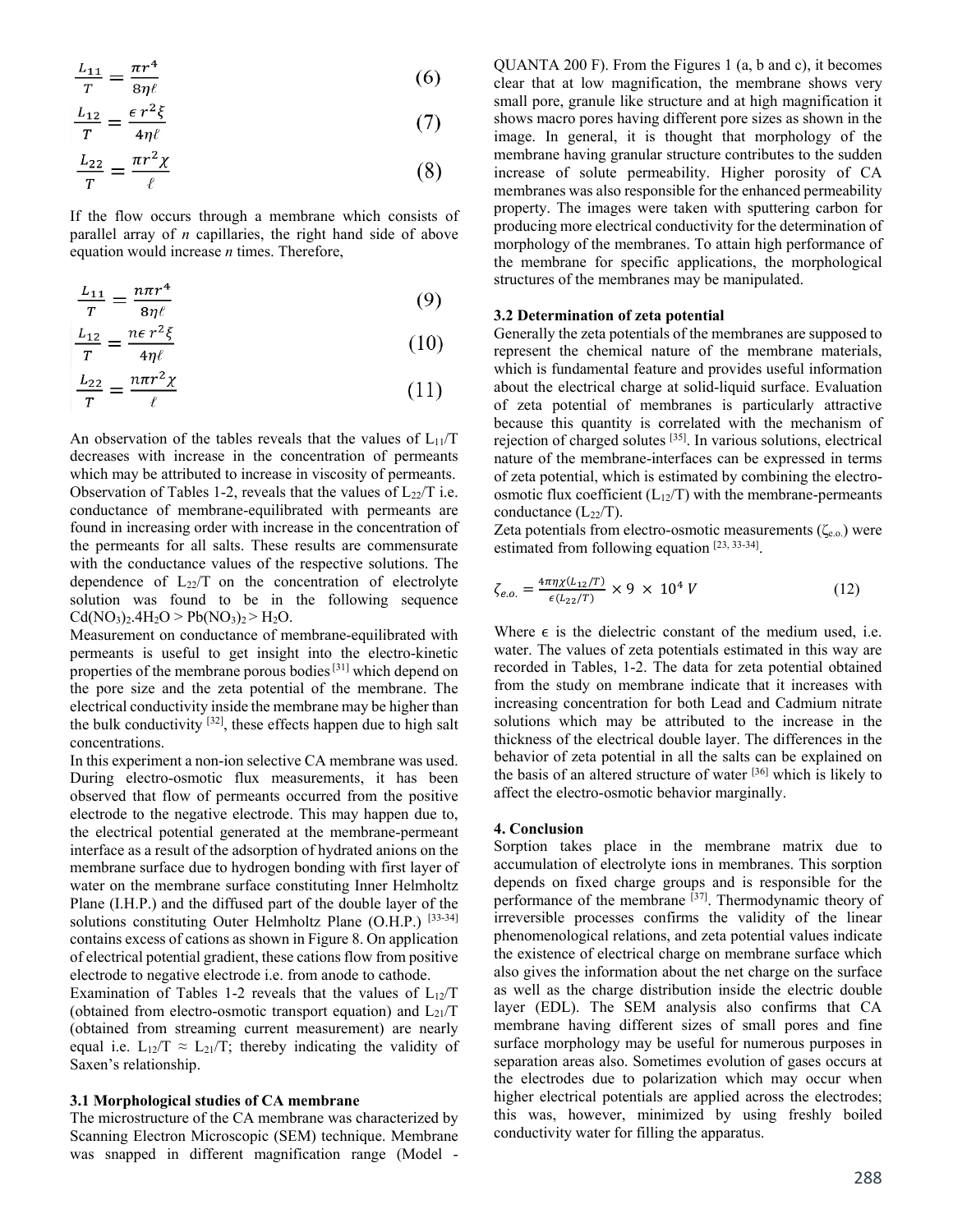Table 1: Phenomenological coefficients and Membrane parameters for Pb(NO<sub>3</sub>)<sub>2</sub>-aqueous systems

| $C \times 10^4$ (M) | $\frac{L_{11}}{T} \times 10^8$<br>$(cm5 sec-1 dyne-1)$ | $\frac{L_{12}}{2} \times 10^5$<br>$\tau$<br>$(cm3 sec-1 V-1)$ | $\frac{L_{21}}{2} \times 10^5$<br>$\bm{\tau}$<br>$(cm3 sec-1 V-1)$ | $\frac{L_{22}}{2} \times 10^3$<br>T<br>(S) | $\eta \times 10^3$<br>(poise) | $x \times 10^3$<br>(S) | $\zeta$ e.o. (mV) |
|---------------------|--------------------------------------------------------|---------------------------------------------------------------|--------------------------------------------------------------------|--------------------------------------------|-------------------------------|------------------------|-------------------|
| $0.0\,$             | 6.59                                                   | 3.52                                                          | 3.51                                                               | 1.40                                       | 6.17                          | 3.18                   | 6.970             |
| 1.0                 | 6.16                                                   | 4.12                                                          | 4.15                                                               | 1.60                                       | 6.24                          | 3.27                   | 7.424             |
| 2.0                 | 5.09                                                   | 4.66                                                          | 4.28                                                               | 3.20                                       | 6.45                          | 6.60                   | 8.759             |
| 4.0                 | 4.72                                                   | 5.19                                                          | 5.07                                                               | 6.20                                       | 6.64                          | 12.04                  | 9.456             |
| 6.0                 | 4.59                                                   | 5.67                                                          | 5.86                                                               | 9.80                                       | 6.84                          | 18.90                  | 10.568            |
| 8.0                 | 4.45                                                   | 6.26                                                          | 6.18                                                               | 12.90                                      | 7.04                          | 24.80                  | 11.971            |
| 10.0                | 4.42                                                   | 6.93                                                          | 6.42                                                               | 16.80                                      | 7.17                          | 31.30                  | 13.080            |

Table 2: Phenomenological coefficients and Membrane parameters for Cd(NO<sub>3</sub>)3.4H<sub>2</sub>O-aqueous systems

| $C \times 10^4$ (M) | $\frac{L_{11}}{2} \times 10^8$<br>$(cm5 sec-1 dyne-1)$ | $\frac{L_{12}}{2} \times 10^5$<br>$(cm3 sec-1 V-1)$ | $\frac{L_{21}}{2} \times 10^5$<br>$(cm3 sec-1 V-1)$ | $\frac{L_{22}}{2} \times 10^3$<br>(S) | $\eta \times 10^3$<br>(poise) | $x \times 10^4$<br>(S) | $\zeta_{e.o.} \times 10^1$ (mV) |
|---------------------|--------------------------------------------------------|-----------------------------------------------------|-----------------------------------------------------|---------------------------------------|-------------------------------|------------------------|---------------------------------|
| 0.0                 | 9.27                                                   | 4.05                                                | 3.99                                                | 1.80                                  | 6.03                          | 4.07                   | 7.802                           |
| 1.0                 | 6.71                                                   | 4.49                                                | 4.36                                                | 2.40                                  | 6.07                          | 5.54                   | 8.889                           |
| 2.0                 | 6.70                                                   | 4.86                                                | 4.82                                                | 5.00                                  | 6.20                          | 11.24                  | 9.571                           |
| 4.0                 | 5.87                                                   | 5.06                                                | 5.05                                                | 11.50                                 | 6.41                          | 24.30                  | 9.684                           |
| 6.0                 | 5.46                                                   | 5.29                                                | 5.25                                                | 16.80                                 | 6.55                          | 36.20                  | 10.549                          |
| 8.0                 | 5.15                                                   | 5.68                                                | 5.57                                                | 22.00                                 | 6.69                          | 47.70                  | 11.617                          |
| 10.0                | 4.73                                                   | 6.14                                                | 6.08                                                | 28.00                                 | 6.83                          | 60.60                  | 12.825                          |



**Fig 1:** (a) 1,000



**Fig 1:** (b) 5,000



**Fig 1:** (c) 10,000





289 Fig 2: Hydrodynamic permeability for the Pb (NO<sub>3</sub>)<sub>2</sub>-water system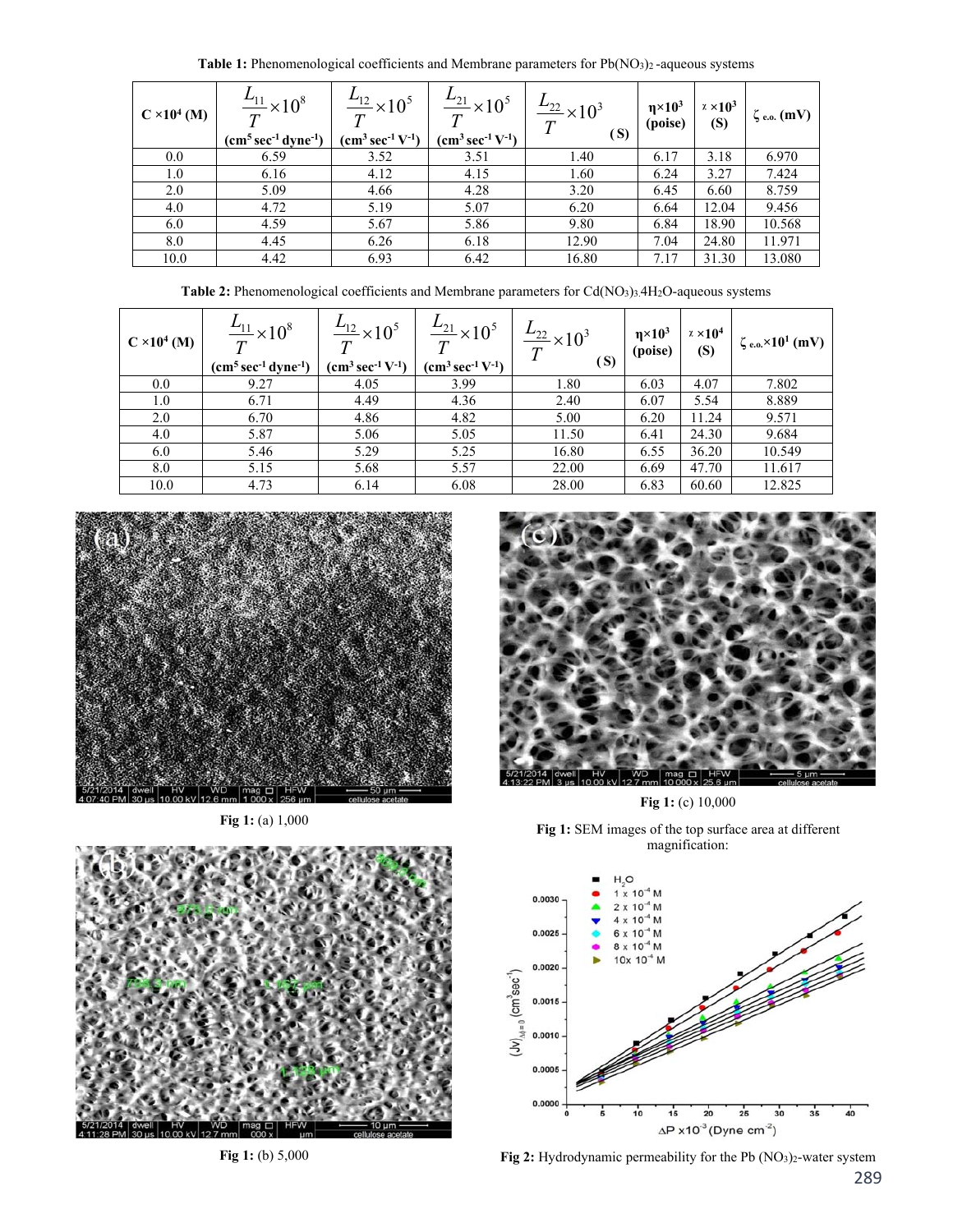

**Fig 3:** Hydrodynamic permeability for the Cd (NO3)2.4 H2O-water system



Fig 4: Electro-osmotic flux for Pb (NO<sub>3</sub>)<sub>2</sub>-water system



**Fig 5:** Electro-osmotic flux for Cd (NO3)2.4H2O-water system



Fig 6: Streaming current for Pb (NO<sub>3</sub>)<sub>2</sub>-water system







**Fig 8:** Postulated Picture of the electrical double layer at the Cellulose acetate/aqueous solution interface.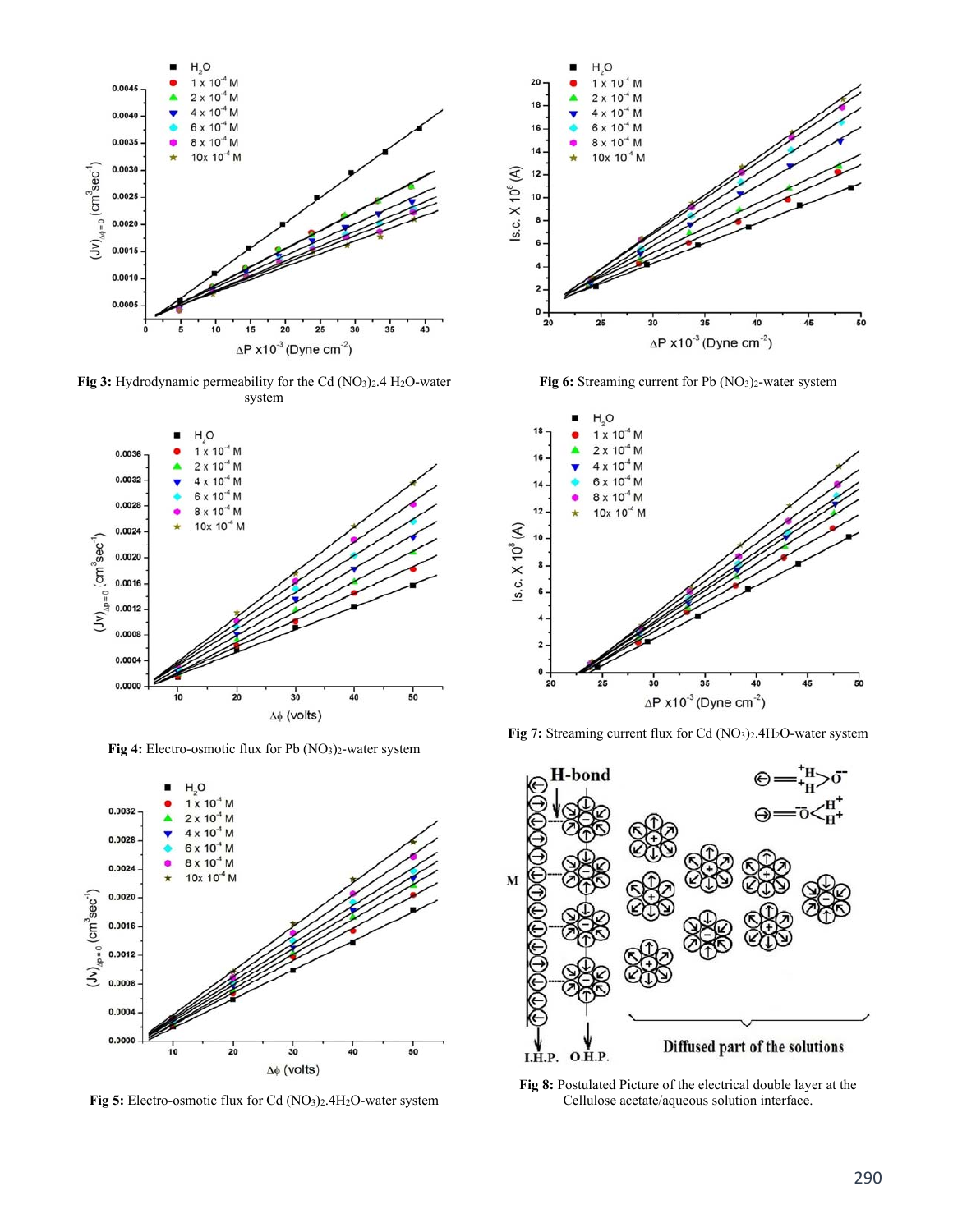I.H.P. = Inner Helmholtz Plane  $O.H.P. = Outer Helmholtz Plane$ M = Membrane Surface

 $\oplus$  = Cations

 $\bigcirc$  = Anions

# **Acknowledgments**

We would like to thank Banaras Hindu University, Varanasi for laboratory facilities, Department of Metallurgical Engineering, IIT BHU, Varanasi, for SEM analysis and University Grant Commission, New Delhi, for financial support as RGNF.

# **List of symbols**

- $J_v$  Volume flux (cm<sup>3</sup>sec<sup>-1</sup>)
- *L*11 Phenomenological coefficient representing hydrodynamic permeability  $(cm<sup>5</sup> sec<sup>-1</sup> dyne<sup>-1</sup>)$
- *L*12 Phenomenological coefficient representing electroosmotic permeability ( $\text{cm}^3 \text{ sec}^{-1} \text{ V}^{-1}$ )
- *L*21 Phenomenological coefficient representing streaming potential  $\text{(cm}^3 \text{ sec}^{-1} \text{ V}^{-1})$
- *L*22 Phenomenological coefficient representing conductivity of the membrane-permeant system (S)
- $\Delta P$  Pressure difference (dyne cm<sup>-2</sup>)
- *I* Electric current (A)<br>C Concentration (M)
- Concentration (M)

# *Greek symbols*

- $\epsilon$  Dielectric constant of the medium
- *ζe.o.* Zeta potential calculated from electro- smotic flux data (mV)
- *η* Viscosity coefficient (poise)
- *χ* Specific conductance (S)
- *∆ϕ* Electrical Potential difference (V)

# **References**

- 1. Mohammadi T, Saljoughi E. Effect of production conditions on morphology and permeability of asymmetric cellulose acetate membranes, Desalination 2009; 243:1-7.
- 2. Sivakumar M, Mohan DR, Rangarajan R. Studies on cellulose acetate-polysulfone ultrafiltration membranes II. Effect of additive concentration, J. Membrane Sci. 2006; 268:208-219.
- 3. Jensen JB, Sorensen TS, Malmgren-Hansen B, Sloth P. Ion-exchange and membrane-potentials in celluloseacetate membranes separating solutions of mixed electrolytes, J Colloid Interface Sci. 1985; 108:18-30.
- 4. Singh K, Tiwari AK. Studies on the electrochemical characterization of cellulose acetate and dowex-50 membranes for uni-univalent electrolytes in aqueous solutions, J Colloid Interface Sci. 1999; 210:241-250.
- 5. Singh K, Tiwari AK, Dwivedi CS. Electrochemical studies on surfactant-modified cellulose acetate membrane, J Colloid Interface Sci. 2003; 266:403-406.
- 6. Saljoughi E, Sadrzadeh M, Mohammadi T. Effect of preparation variables on morphology and pure water permeation flux through asymmetric cellulose acetate membranes, J Membrane Sci. 2009; 326:627-634.
- 7. Qin JJ, Li Y, Lee LS, Lee H. Cellulose acetate hollow fiber ultrafiltration membranes madefrom CA/PVP-360K/NMP/water, J Membrane Sci. 218; 2003:173-183.
- 8. Arthanareeswaran G, Thanikaivelan P. Fabrication of cellulose acetate-zirconia hybrid membranes for ultrafiltration applications: Performance, structure and fouling analysis, Sep. Purif. Technol. 2010; 74:230-235.
- 9. Ye SH, Watanabe J, Iwasaki Y, Ishihara K. Antifouling blood purification membrane composed of cellulose acetate and phospholipid polymer, Biomaterials 2003; 24:4143-4152.
- 10. Teorell T. Electrokinetic membrane processes in relation to properties of excitable tissues I. Experiments on oscillatory transport phenomena in artificial membranes, J Gen Physiol. 1959; 42:831-845.
- 11. Teorell T. Electrokinetic membrane processes in relation to properties of excitable tissues II. Some Theoretical Considerations, J Gen Physiol. 1959; 42:847-863.
- 12. Meares P, Page KR. Rapid force-flux transitions in highly porous membranes, Philos. Trans. R. Soc. London Ser. A 1972; 272:1-46.
- 13. Meares P, Page KR. Oscillatory fluxes in highly porous membranes, Proc. R. Soc. London Ser. A 1974; 339:513- 532.
- 14. Prigogine I. Introduction to thermodynamics of irreversible processes, 2nd revised edn. Interscience, New York, 1961.
- 15. Denbigh KG. Thermodynamics of steady state, Wiley, New York, 1951.
- 16. De Groot SR. Thermodynamics of irreversible processes, North-Holland, Amsterdam, 1952.
- 17. Rastogi RP, Srivastava RC, Chand P, Membrane oscillations involving electrokinetic phenomena, J. Colloid Interface Sci. 2003; 263:223-227.
- 18. Rastogi RP, Srivastava RC, Singh SN, Nonequilibrium thermodynamics of electrokinetic phenomena, Chem. Rev. 1993; 93:1945-1990.
- 19. Rastogi RP, Srivastava RC, Interface-mediated oscillatory phenomena, Adv. Colloid Interface Sci. 2001; 93:1-75.
- 20. Bowen WR, Cao XW, Electrokinetic effects in membrane pores and the determination of zeta-potential, J Membrane Sci. 1998; 140:267-273.
- 21. Szymczyk A, Fievet P, Reggiani JC, Pagetti J. Characterisation of surface properties of ceramic membranes by streaming and membrane potentials, J Membrane Sci. 1998; 146:277-284.
- 22. Peeters JMM, Mulder MHV, Strathman H. Streaming potential measurements as a characterization method for nanofiltration membranes, Colloids Surf. A: Physicochem. Eng. Aspects 150; 1999:247-259.
- 23. Srivastava ML, Ram B. Electrokinetic studies of the testosterone- aqueous d-glucose interface, Carbohydr. Res. 1984; 132:209-220.
- 24. RP. Rastogi, Singh K, Kumar R, Shabd R. Electrokinetic studies on ion-exchange membranes: III. electroosmosis and electrophoresis, J Membrane Sci. 1977; 2:317-331.
- 25. Srivastava ML, Ram B. Electrokinetic studies on testosterone/aqueous electrolyte interface: Part 1. Electroosmosis, electrophoresis, streaming potential and streaming current. J Membrane Sci. 1984; 19:137-153.